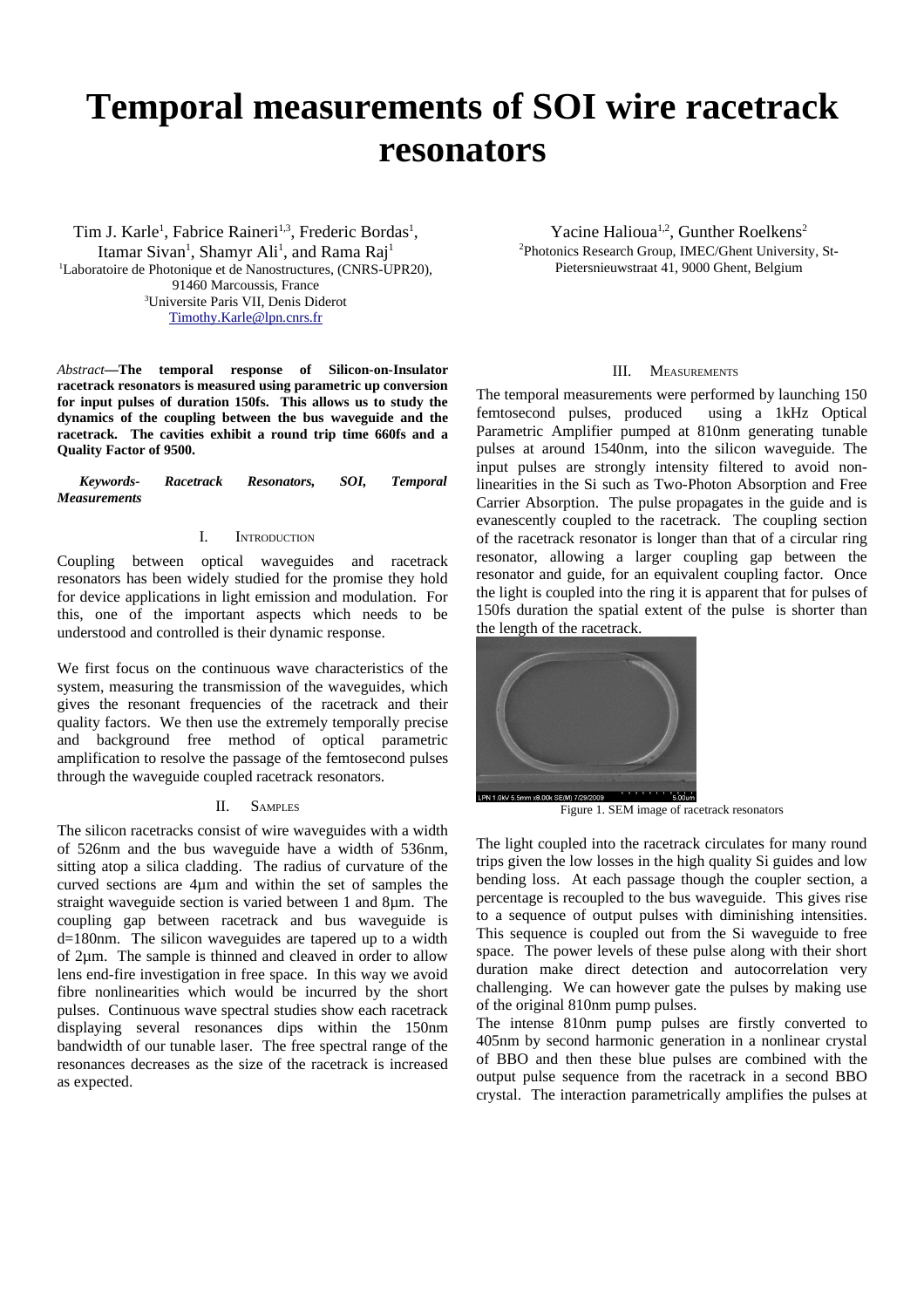the idler wavelength of 1540nm (which is the wavelength of operation of our system) as well as generating an amplified signal pulse at 540nm. In order to obtain a background free signal we detect the latter using a photomultiplier, boxcar averaging and a lock-in amplifier. By optically delaying the blue gating pulse it is possible to "map" the temporal response of the pulses coming out of the waveguide-racetrack coupled system.



Figure 2. The intensity of the signal measured at 540nm (log scale) vs the delay time of the pump. The temporal ring-down of the racetrack shown as a sequence of diminishing peaks.

Figure 2 displays the train of pulses exiting the resonator. The racetrack gives rise to a train of pulses exiting the waveguide spaced by the round trip time of 660fs. We can deduce loaded cavity Q from the exponential decay of the peaks as 9500.

## IV. CONCLUSION

In conclusion temporal measurements have been performed on very low intensity pulses transmitted through Si wire waveguides, having interacted with a micron scale All Pass Filter. Extending the technique to look at non-linear and active devices is now in progress.

### ACKNOWLEDGMENT

The SOI racetrack samples were fabricated by CEA-LETI as part of the ePIXfab platform. The authors acknowledge FP7 ICT project HISTORIC for funding.